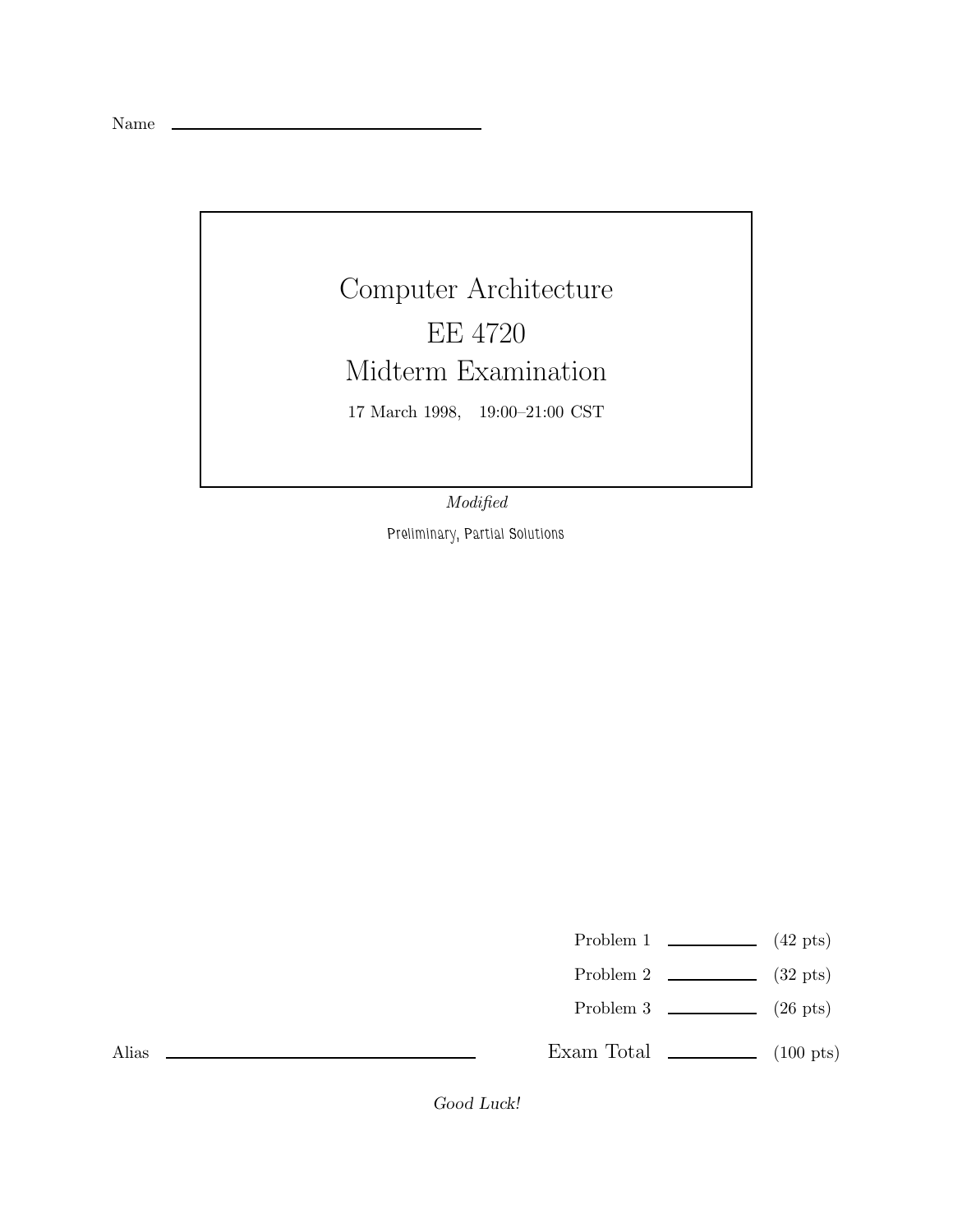Problem 1: The DLX implementation below uses ID-stage address calculation (as illustrated) and bypassing (which is not illustrated) including the branch condition bypassing developed in homework 3. The branches do not include delay slots.



| ! Initial values: r1=2028, r2=0xf11, r3=5, r4=5004, r5=-1000, LOOP=0x3000, MEM[0xf11]=0x97 |              |              |                         |    |          |     |                        |       |    |    |    |       |                     |                  |                      |    |    |    |    |            |  |
|--------------------------------------------------------------------------------------------|--------------|--------------|-------------------------|----|----------|-----|------------------------|-------|----|----|----|-------|---------------------|------------------|----------------------|----|----|----|----|------------|--|
| LOOP: ! Cycle                                                                              | $\mathbf{0}$ |              | 1 2 3 4                 |    |          |     | 5 6                    | 7 8 9 |    |    |    |       |                     |                  | 10 11 12 13 14 15 16 |    |    | 17 |    | 18  19  20 |  |
| lb r1, 0(r2)                                                                               |              | IF ID        | EX ME                   |    | WB       |     |                        | IF    | ID | EХ | ME | WB    |                     |                  |                      |    |    |    |    |            |  |
| add r2, r2, r3                                                                             |              | IF           | ID                      |    | EX ME WB |     |                        |       | IF | ID | EХ | ME    | WB                  |                  |                      |    |    |    |    |            |  |
| 1w r4, 3(r2)                                                                               |              |              | IF                      | ID | EХ       | ME  | WB                     |       |    | ΙF | ID | EХ    | ME                  | WB               |                      |    |    |    |    |            |  |
| sub $r5$ , $r1$ , $r4$                                                                     |              |              |                         | IF |          |     | $ID \rightarrow EX ME$ |       | WB |    | IF | ID    |                     | $\Rightarrow$ EX | ME                   | WB |    |    |    |            |  |
| bneq r5, LOOP                                                                              |              |              |                         |    | IF       |     | $\rightarrow$ ID       | EX    | ME | WB |    |       | $IF \rightarrow IP$ |                  | EX                   | ME | WB |    |    |            |  |
| addi r2, r2, #1                                                                            |              |              |                         |    |          |     | ΙF                     |       |    |    |    |       | ΙF                  |                  |                      |    |    |    |    |            |  |
| ! Cycle                                                                                    | $\mathsf{O}$ | $\mathbf{1}$ | $\overline{\mathbf{2}}$ | 3  |          | 4 5 |                        | 6 7 8 |    | 9  |    | 10 11 |                     | 12 13            | 14 15 16             |    |    | 17 | 18 | 19 20      |  |

(a) Show a pipeline execution diagram for two iterations of the code on the DLX implementation. *Don't forget, bypass paths are present but not shown.* The space to the right of the program or a separate sheet may be used. A description of some mnemonics appears on the next page. (7 pts)

(b) On the figure above show exactly those bypass paths needed to execute the code. (7 pts)

(c) What is the CPI while executing the loop (assuming a large number of iterations)? (7 pts) 7/5=1.4 *CPI.*

(d) Show the contents (values, not functions of register names) of the pipeline latches at the middle of the first cycle that lb is in WB. Include PC and NPC. For IR contents, just show the mnemonic; if an IR contains a nulled instruction show the original mnemonic and "(nulled)." Show the values on the diagram above, write the value within the stage to which it applies with an arrow pointing to the latch or register. (7 pts)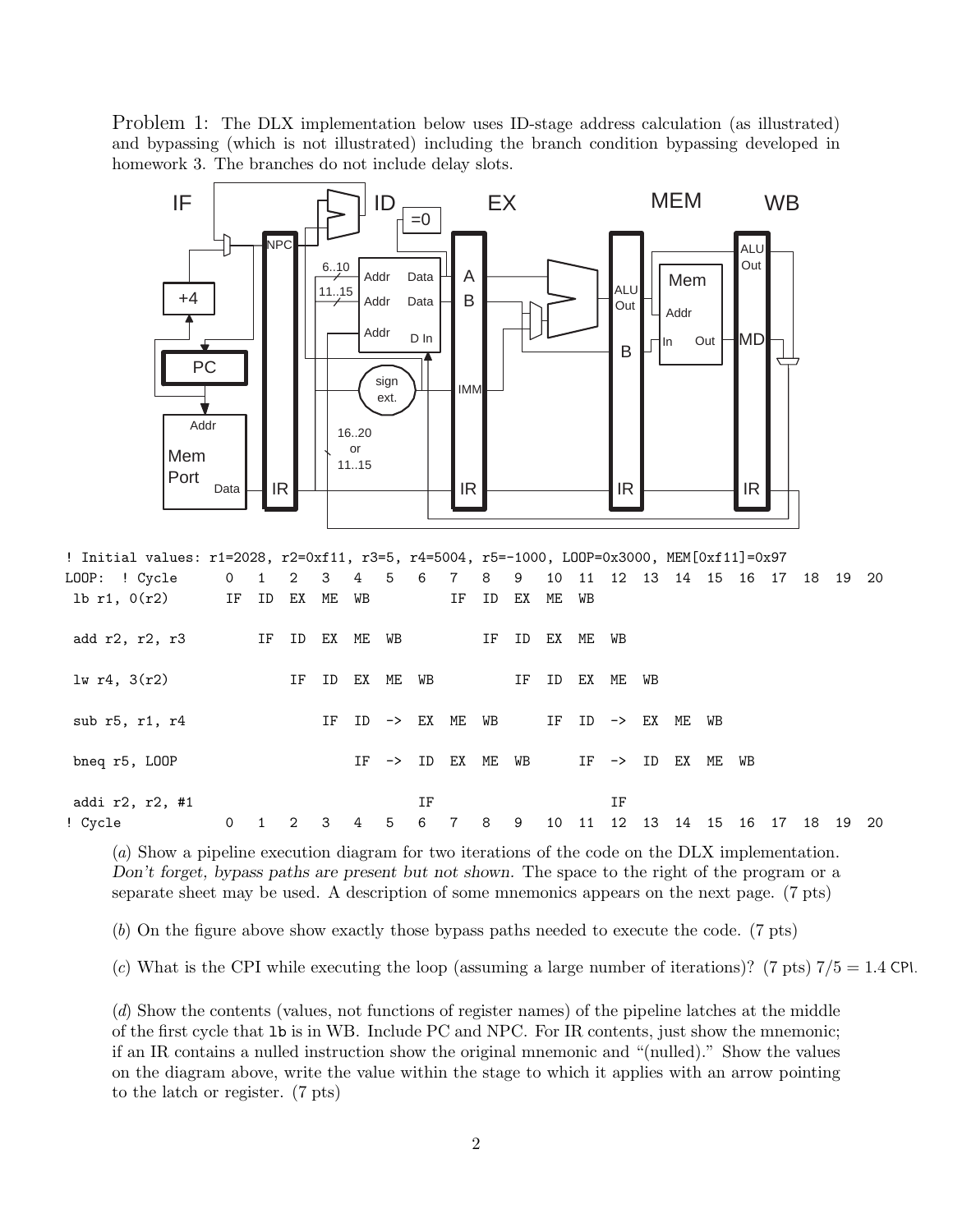(e) Show a pipeline execution diagram of two iterations of the loop below on the DLX implementation illustrated (it's the same as the earlier one). As before, bypass paths are provided but not shown, including hw3 bypass paths. The target of the beqz r2, SKIP2 instruction is really just the next instruction. Assume that no special hardware optimizations have been made. (7 pts)



lb Load byte. lw Load word.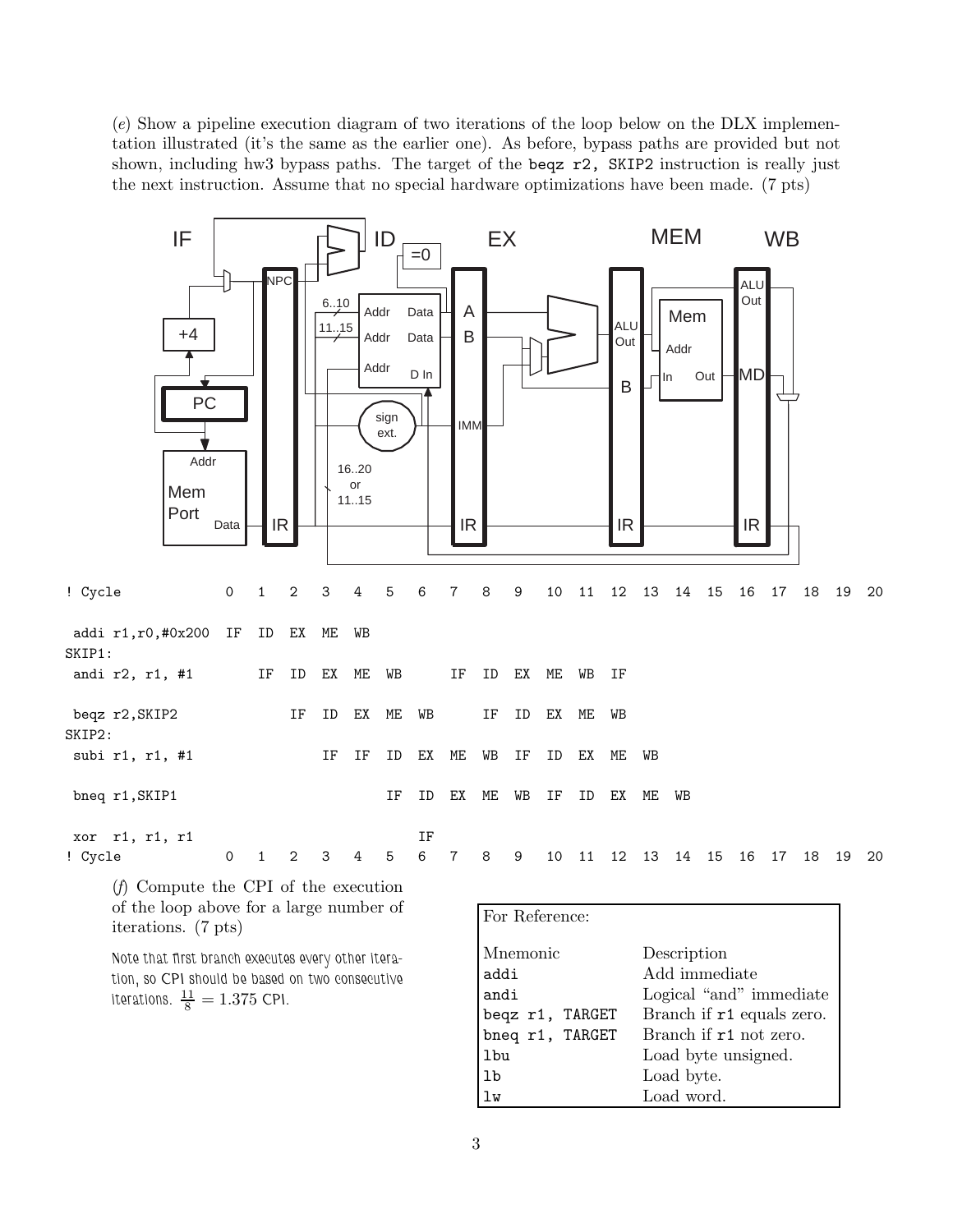Problem 2: Consider an ISA, DLXPC, which is like DLX except it uses a condition code bit and predicated execution. The condition code bit is set by the execution of new integer arithmetic instructions, to zero if the result is zero and to one if the result is nonzero. The ISA also includes predicated arithmetic instructions which complete only if the condition code bit (set by the most recent condition-code setting instruction) is 1, otherwise they have no effect. The mnemonic for a predicated instruction has a "p" appended,  $e.g.,$  add  $\mathbf{p}$ , and the mnemonic for an instruction that sets the condition code has a "c" appended,  $e.g.,$  add\_c. An instruction can be both predicated and set the condition code; for example, add pc only executes if the condition code (set by a previous instruction) is 1, and sets the condition code itself.

(a) Using these instructions rewrite the code below so that it uses fewer instructions and registers. Assume that the value in register  $r1$  is not used after beqz.(6 pts)

sub r1, r2, r3 beqz r1, SKIP add r4, r5, r6 SKIP: addi r4, r4, #1

*Solution below:*

sub\_c r0, r2, r3 add\_p r4, r5, r6 addi r4, r4, \#1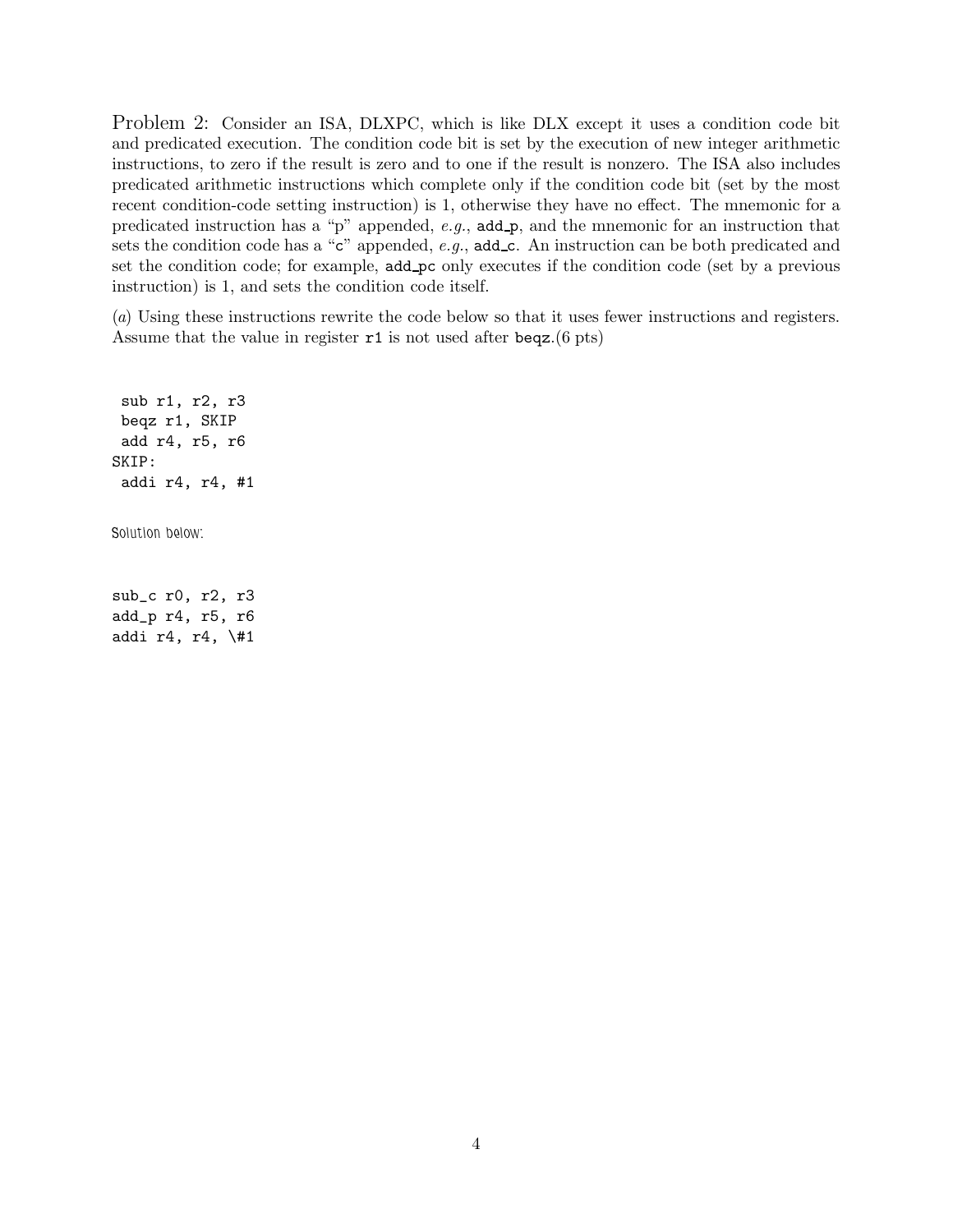(b) The pipeline below implements DLXPC—almost: it will not execute predicated, condition-code setting instructions (such as  $\text{xor\_pc}$ ) correctly if an exception occurs at a certain time. Show code and a pipeline execution diagram that illustrates the problem. Be sure to point out where the exception occurs and what goes wrong. Hint: the problem would not occur if the execution of some other instructions could be stopped in the cycle that an exception was detected. (9 pts)

In the figure below the ALU has a second output, which is 1 if the main output is not equal to zero, 0, otherwise. The output of  $\frac{\ln C}{\ln C}$  is 1 if the instruction is a type that sets the condition code  $(e,q, \text{add-c})$ ; the output of  $\boxed{\text{is } P}$  is 1 if the instruction is predicated, zero otherwise.



*Condition-bit instructions change processor state (the condition bit register) one cycle earlier than other instructions.*

| Cycle 0 1 2 3 4     |  |                | - 5 |
|---------------------|--|----------------|-----|
| lw IF ID EX *ME* WB |  |                |     |
| xor_pc              |  | IF ID EX ME WB |     |

In cycle 3, the lw instruction raises a page-fault exception in the same cycle xor pc is writing the condition bit. If the *condition bit is overwritten then it will be impossible to get the previous value and so when the trap handler returns, xor pc may not execute, even though the condition bit was 1 (before being overwritten).*

*One possibility is to add a condition-bit-in-last cycle register. (This would have the condition bit value that was valid in the previous cycle.* Dipulsime be used to restore the old bit value, details would be needed for a complete solution.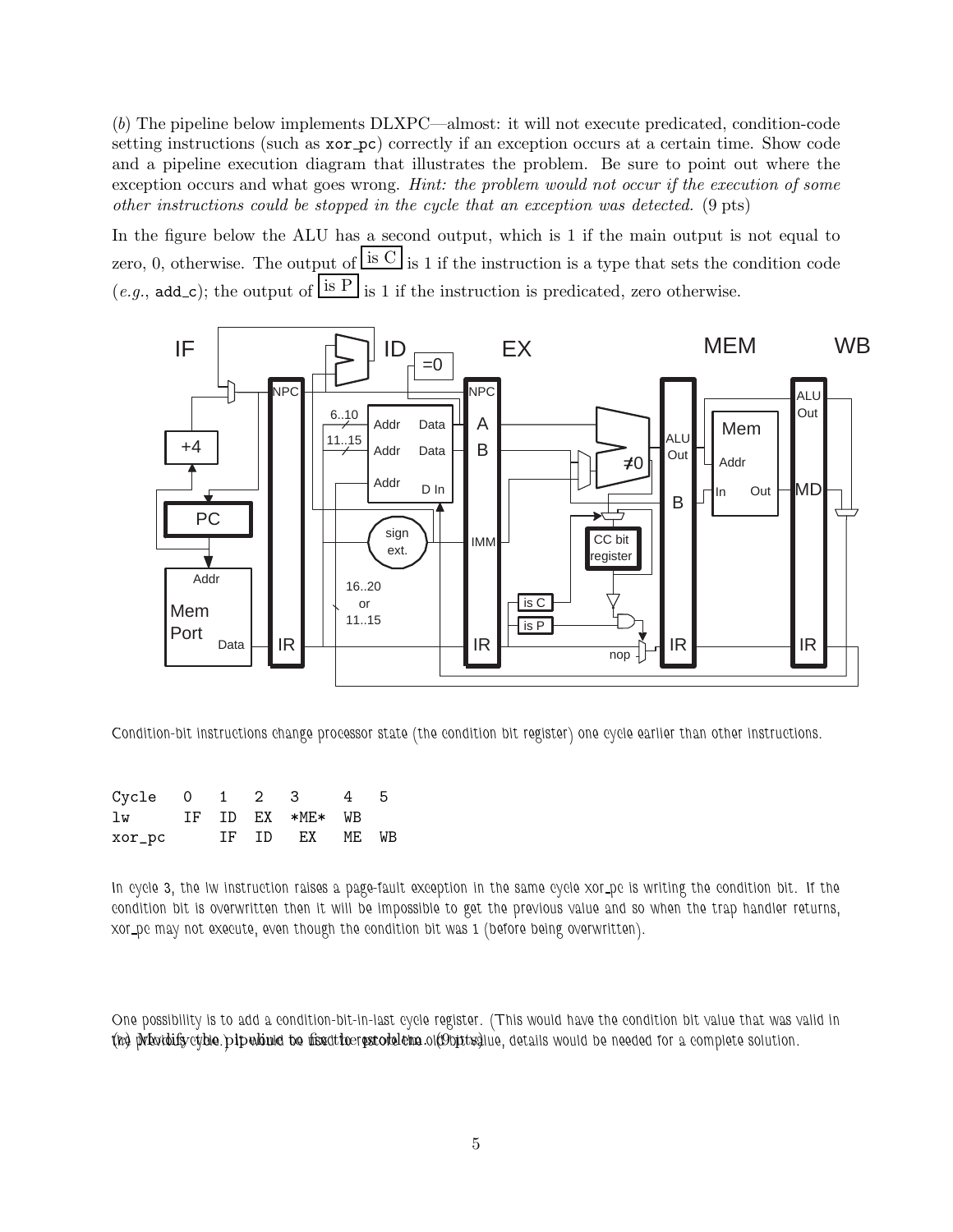(d) Suppose the ISA also includes a new branch instruction, mnemonic  $b_p$ , that tests the condition bit (instead of a register) and branches if it's true. To implement the branch instruction an IDstage take branch signal is needed. The signal should be 1 when a b<sub>-p</sub> instruction that will be taken is in the ID stage (zero otherwise). Show how the pipeline below would have to be modified to provide this signal. Be sure that the modified pipeline executes the code below correctly and without adding an unnecessary stalls.  $(8 \text{ pts})$ 

```
sub_c r0, r1, r2 ! Set condition code.
b_p TARGET
add_c r3, r4, r5 ! Set condition code.
add r6, r7, r8 | Doesn't affect condition code.
b_p TARGET2
```


*Outline: In most cases the CC bit could be used to generate* take\_branch, the exception is when the bit is set by the *instruction immediately preceding the branch. For that case the input to the condition bit register would be used (perhaps stretching the clock cycle). A multiplexor would select the proper signal, controlled by the*  $= C \cdot b$  *box.*